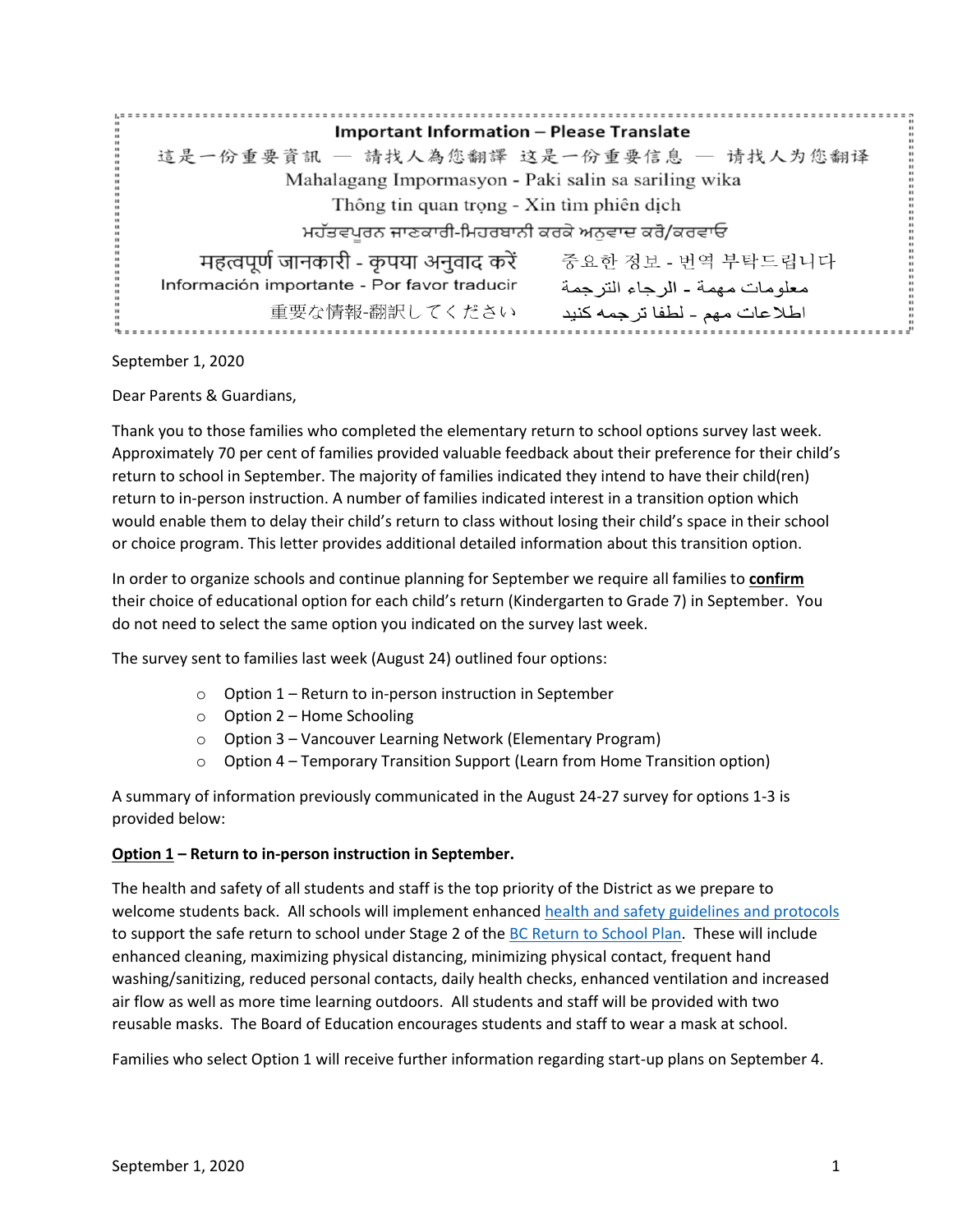## **Option 2** - [Home Schooling](https://www2.gov.bc.ca/gov/content/education-training/k-12/support/classroom-alternatives/homeschooling)

Families who select this option are required to register their child as a Home Schooler by September 30 at their child's catchment school. Home School students are not provided with support or assignments by teachers and do not participate in any school classes or activities. Home school students are able to borrow texts from schools to support student learning.

*As per usual practice, home school students will be withdrawn from their home school or program and space will not be held for them should they wish to return.* 

## **Option 3** – [Vancouver Learning Network](http://vlns.ca/our-school/elementary) - Elementary Program

The Vancouver Learning Network is a distributed learning program operating within the Vancouver School District. Please visit the website above for more information.

*As per usual practice, students enrolled in distance learning will be withdrawn from their home school or program and space will not be held for them should they wish to return.* 

*Based on feedback received in the August 24-27 survey the District is now able to provide more details on Option 4 – Learn from Home Transition Option.*

**Option 4** – Learn from Home Transition Option (listed as Temporary Transition Support in the August 24 survey).

This option being provided as a temporary transition for families who are able to support their child's learning at home, until they are ready to return to in-person instruction.

Students in the transition option will be assigned to an in-person classroom in the school where they are currently enrolled to facilitate their eventual return to school. This space will be held for the duration of the transition period. In December the District will reassess options for students who have not transitioned to in-person learning by January 5, 2021, including a possible extension of transition support.

Families who choose this option will need to provide regular educational support to their child at home. The success of a child's learning during the transition period will rely on parents/guardians to ensure their child is engaging with learning and completing assignments. When considering the transition option parents/guardians should consider the learning needs of their child, their level of independence as a learner and their own availability to provide support. Families of students in French or Mandarin immersion programs will be responsible to support their child's second language development to ensure a successful return to in-person instruction.

The amount of support and timing of support for students in the transition option will vary from school to school depending on the number of families that choose this option. All students in the transition option will be provided with assignments and weekly check-ins by a teacher to support their learning and monitor their progress. In a typical week, families should anticipate about 1.5 to 2 hours of check-in time with a teacher. This teacher may not be the enrolling teacher of the class to which the student is assigned to eventually attend in-person. It is important that families understand this is **not** an on-line learning program, but rather a support and transition option. Check-ins by a teacher with students who begin this school year in the transition option will begin the week of September 21, 2020.